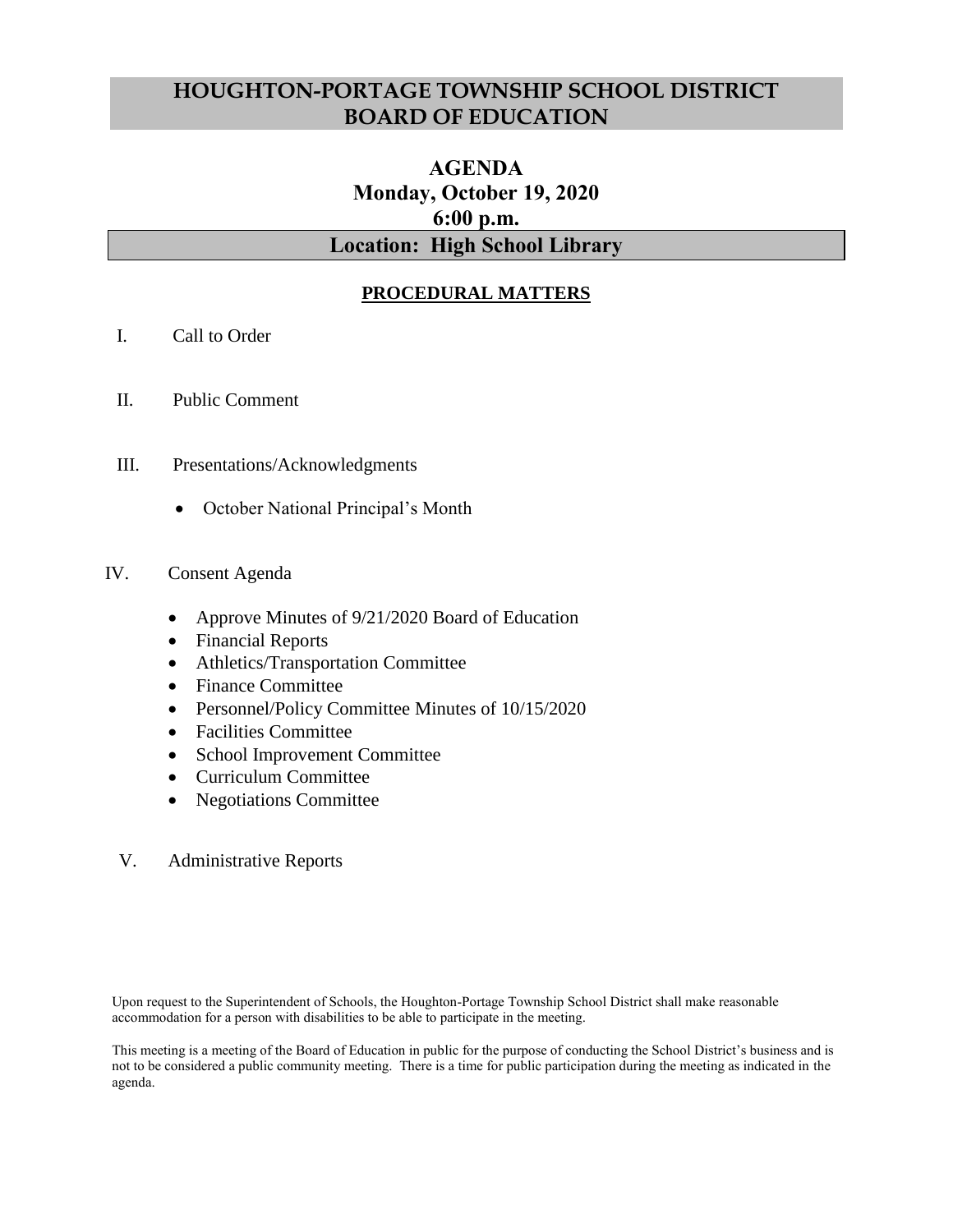#### VI. MASB, MASA & CCASB Reports

#### VII. Discussion Items

- 1. Covid19 Monthly Report
- 2. 2020 NEOLA Policy Updates
- 3. Finance Update

#### VIII. Action Items

- 1. Approve Winter Coaches
- IX. Executive Session Negotiations
- X. Adjournment

Upon request to the Superintendent of Schools, the Houghton-Portage Township School District shall make reasonable accommodation for a person with disabilities to be able to participate in the meeting.

This meeting is a meeting of the Board of Education in public for the purpose of conducting the School District's business and is not to be considered a public community meeting. There is a time for public participation during the meeting as indicated in the agenda.